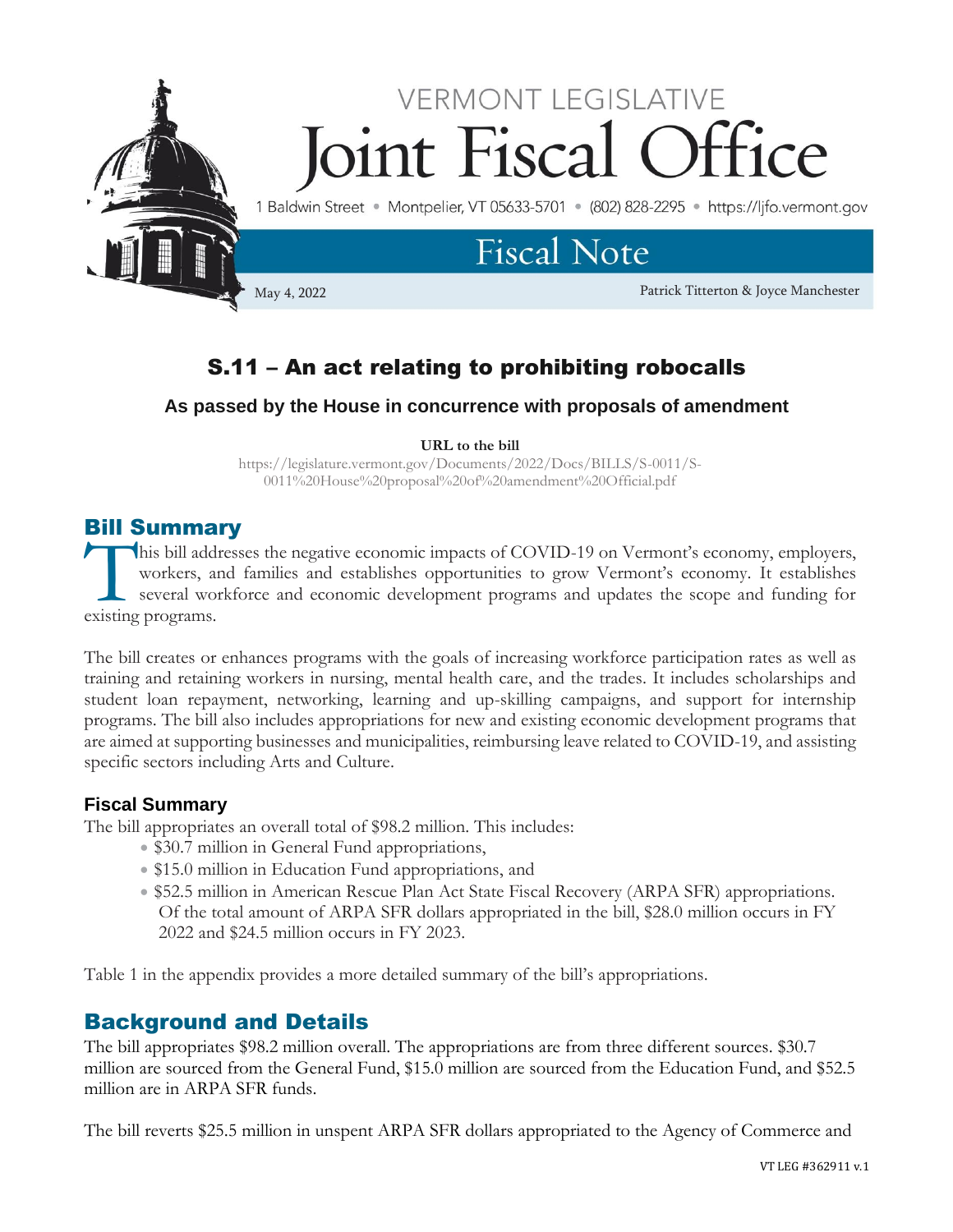Economic Development for the Economic Recovery Grant Program in FY 2021 in Act 74 Sec. G. 300(a)(13) back to ARPA SFR for the purpose of funding Economic and Workforce Development programs.

## **Overview of Appropriations**

The following programs have fiscal impacts and are described briefly here:

## Immediate Strategies and Funding for Expanding the Labor Force, Increasing the Number of Participants and Raising Participation Rates

Section 1 appropriates \$2.5 million in FY 2023 in General Fund dollars to the UVM Office of Engagement in consultation with the Vermont Student Assistance Corporation to administer a statewide forgivable loan program of \$5,000 per graduate who commits to work in Vermont for two years after graduation. It also appropriates \$500,000 in FY 2023 in ARPA SFR funds to the State Refugee Office to administer grants to refugee or New-American focused programs to support increased in-migration or retention of recent arrivals. The last appropriation in Section 1 is \$387,000 in General Fund dollars in FY 2023 to Vermont Technical College to develop a skilled meat cutter training and apprenticeship facility.

#### Investing in the Upskilling of Private Sector Employers to Support the Evolution of Business and Organizational Models

Section 4 appropriates \$250,000 in General Fund dollars to the Agency of Commerce and Community Development (ACCD) in FY2023 to regrant a performance-based contract to the Vermont Professionals of Color Network for business coaching and other training for BIPOC business owners, networking, and career fairs, workshops and paid internships.

#### Regional Workforce Expansion System

Section 5 appropriates \$1.5 million in General Fund dollars to the Department of Labor in FY 2023 for a two-year pilot program to create a coordinated regional system, beginning in three regions of the State, to increase local labor participation rates; decrease the number of open positions; increase worker wages as they transition to new jobs; and collect, organize, develop, and share information related to local career pathways with workforce development partners. The bill authorizes the Department to hire four classified, two-year limited-service positions to perform the work described above that will report to the Workforce Expansion Division.

## Incarcerated Individuals Development Pilot Program

Section 6 appropriates \$420,000 in General Fund dollars to the Department of Corrections in FY23 to address vocational enhancement needs. It also appropriates \$300,000 in General Fund dollars in FY 2023 to the Department of Corrections to establish a community-based pilot reentry program at Chittenden Correctional Facility to provide continuity of services for justice-involved individuals.

## Work-based Learning and Training Program

Section 12 appropriates \$1.5 million in General Fund dollars in FY 2023 to the Department of Labor to implement the Vermont Work-Based Learning and Training Program created in the bill. The Program will be developed statewide by the Department of Labor to serve transitioning secondary and postsecondary students and Vermonters seeking work-based experience as part of a career experience or change.

#### Vermont Trades Scholarship Program

Section 14 appropriates \$3.0 million in FY 2023 in General Fund dollars to the Vermont Student Assistance Corporation (VSAC) for scholarships under the Vermont Trades Scholarship Program for trades students who demonstrate financial need. It creates a scholarship program to be administered by VSAC to disburse initial licensing fees, exam fees and tuition payments on behalf of eligible individuals. Any funds left over at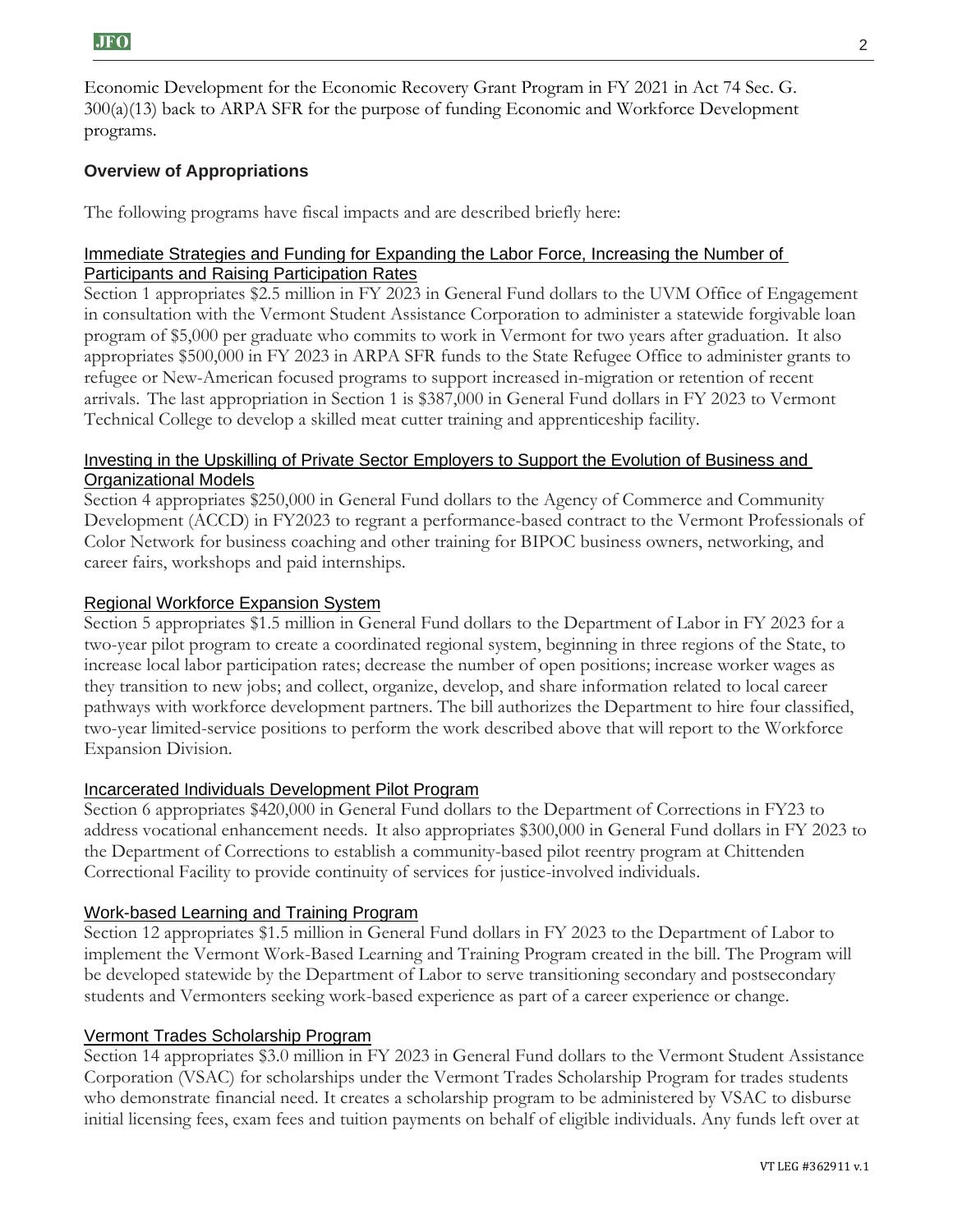the end of the year will be rolled over and available to VSAC the following year for scholarships.

# Vermont Trades Loan Reimbursement Program

Section 15 appropriates \$500,000 in General Fund dollars in FY 2023 to create the Vermont Trades Loan Repayment Reimbursement Program in which VSAC will disburse funds to eligible individuals for loan repayments. For every year of work in qualifying occupations, an individual can receive \$5,000 not to exceed the amount of debt owed. Any funds left over at the end of the year will be rolled over and available to VSAC the following year for loan repayment assistance.

#### Career Technical Education Construction and Rehabilitation Experiential Learning Program; Revolving Loan Fund

Section 16 appropriates \$15.0 million in Education Fund dollars in FY 2023 to the Vermont Housing Conservation Board to create and administer a CTE Construction and Rehabilitation Learning Program and Revolving Loan Fund. The board may use not more than 5 percent of the Fund for the costs of administration. Absent any other changes in policy, the base homestead property yield and/or base nonhomestead property tax rate would need to be adjusted to account for this appropriation from the Education Fund.

# Emergency Grants to Support Nurse Educators

Section 20 appropriates \$3.0 million in ARPA SFR dollars to the Department of Health in FY 2023 to provide emergency interim grants to Vermont nursing schools. This is a three-year appropriation that allocates \$1 million in FY 2023, \$1 million in FY 2024, and \$1 million in FY 2025.

## Nurse Preceptor Incentive Grants; Hospitals; Working Group; Report

Section 21 appropriates \$2.4 million in General Fund dollars to the Agency of Human Services in FY 2023 to provide incentive grants to hospital-employed nurses in Vermont to serve as preceptors for students enrolled in Vermont nursing school programs. The Agency will distribute the funds to hospitals employing nurses who provide student preceptor supervision based on the number of preceptor hours to be provided, at a rate of \$5.00 per preceptor hour, or a lesser hourly rate if the need exceeds the available funds. The Director of Health Care Reform will convene a working group to identify ways to increase placement opportunities and provide a report based on those findings.

## Health Care Employer Nursing Pipeline and Apprenticeship Program

Section 22 appropriates \$3.0 million in ARPA SFR dollars to VSAC in FY 2023 to provide grants to health care employers to establish or expand partnerships with Vermont nursing schools to create nursing pipeline or apprenticeship programs.

## Vermont Nursing Forgivable Loan Incentive Program

Section 25 appropriates \$100,000 to the Department of Health in FY 2023 to establish a Vermont Nursing Forgivable Loan Program, which provides scholarships for nursing students. Recipients agree to work as a nurse in Vermont for a minimum of one year. Scholarships are to be calculated based on financial need.

## Vermont Nursing and Physician Assistant Loan Repayment Program

Section 27 appropriates \$2.0 million in General Fund dollars to the Department of Health in FY 2023 to establish and administer a loan repayment program for nurses and physician assistants in coordination with VSAC. The amount is one year of loans for every year of service as a nurse or physician assistant in the state.

## Nurse Faculty Forgivable Loan and Loan Repayment Program

Section 29 appropriates \$500,000 in ARPA SFR dollars to the Department of Health in FY 2023 to create and administer a program to offer forgivable loans to nurse faculty members at a nursing school in Vermont. For each year of service as a nurse faculty member at a nursing school in Vermont, an eligible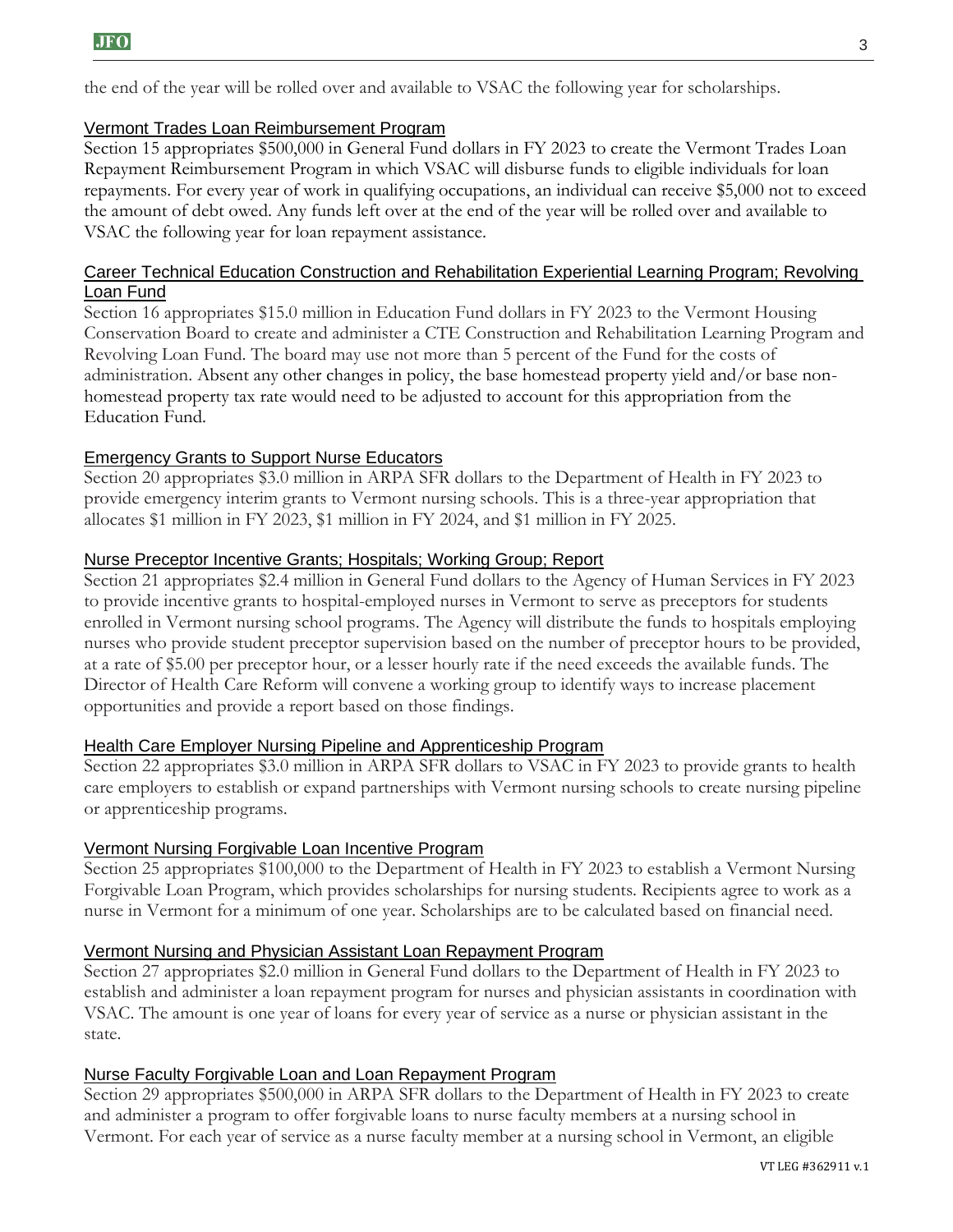individual receives a full academic year of forgivable loan benefit. It also provides loan repayment on behalf of individuals. The amount recipients can receive is equal to the value of one academic year of loans for every year of service as a member of the nurse faculty at a nursing school in Vermont.

#### Agency of Human Services; Health Care Workforce Data Center

Section 32 appropriates \$1.0 million in ARPA SFR dollars to the Office of Health Care Reform in the Agency of Human Services in FY 2023 to establish and operate the statewide Health Care Workforce Data Center. This program is established to enhance the State's public health data systems, respond to the COVID-19 public health emergency, and improve COVID-19 mitigation and prevention efforts.

#### Agency of Human Services; Position

Section 34 appropriates \$170,000 in General Fund dollars in FY 2023 to the Agency of Human Services, Office of Health Care Reform for one classified, three-year limited-service position as Health Care Workforce Coordinator at AHS. The coordinator will focus on building educational, clinical, and housing partnerships and support structures to increase and improve health care workforce training, recruitment and retention. \$120,000 is for personal services and \$50,000 is for operating expenses.

#### Pilot Program: Positions Embedded within Recovery Centers

Section 38 appropriates \$1.29 million in FY 2023 in General Fund dollars to the Department for Disabilities, Aging and Independent Living's Division of Vocation Rehabilitation to develop and implement a two-year pilot program that embeds 15 FTEs limited-service positions within 12 recovery centers across the state. \$540,000 funds 2.5 FTEs at each of two geographically diverse recovery centers. \$75,000 funds one FTE to serve as employment support counselor at each of the 10 remaining recovery centers.

#### Credential of Value Goal; Public Private Partnership

Section 39 appropriates \$150,000 in General Fund dollars to VSAC in FY 2023 to fund the work of Advance Vermont to increase awareness of postsecondary education and training, promote a broad understanding of the public good and value in achieving the State's goal for 70 percent of working-age Vermonters to hold a credential of value by 2025.

#### Vermont Serve, Learn, and Earn Program

Section 40 appropriates \$2.0 million in FY 2023 in General Fund dollars to the Department of Forests, Parks and Recreation for capital and operating needs of groups participating in the Vermont Serve, Learn and Earn Program. The Program creates meaningful paid service and learning opportunities for young adults.

#### Vermont Forest Future Strategic Roadmap

Section 45 appropriates \$250,000 in General Fund dollars to the Department of Forests, Parks and Recreation in FY 2023 to establish a two-year contract for the development of the Vermont Forest Future Strategic Roadmap. The roadmap is meant to strengthen, modernize, promote, and protect the forest products sector in the State.

#### VEDA Short-term Forgivable Loan Program

Section 52 of the bill appropriates \$19.0 million in ARPA SFR funds to the Vermont Economic Development Authority in FY 2022 to operate the VEDA Short-Term Forgivable Loan Program. Eligible borrowers must have fewer than 500 employees located in Vermont and must identify economic harm caused by the COVID-19 pandemic. Economic harm will be measured by a material decline in annual adjusted net operating income from before the COVID-19 pandemic to after it.

To be eligible for a loan, a business needs to have experienced a 25 percent reduction in its adjusted net operating income in 2020 and 2021 combined when compared to 2019. Further, at least 50 percent of the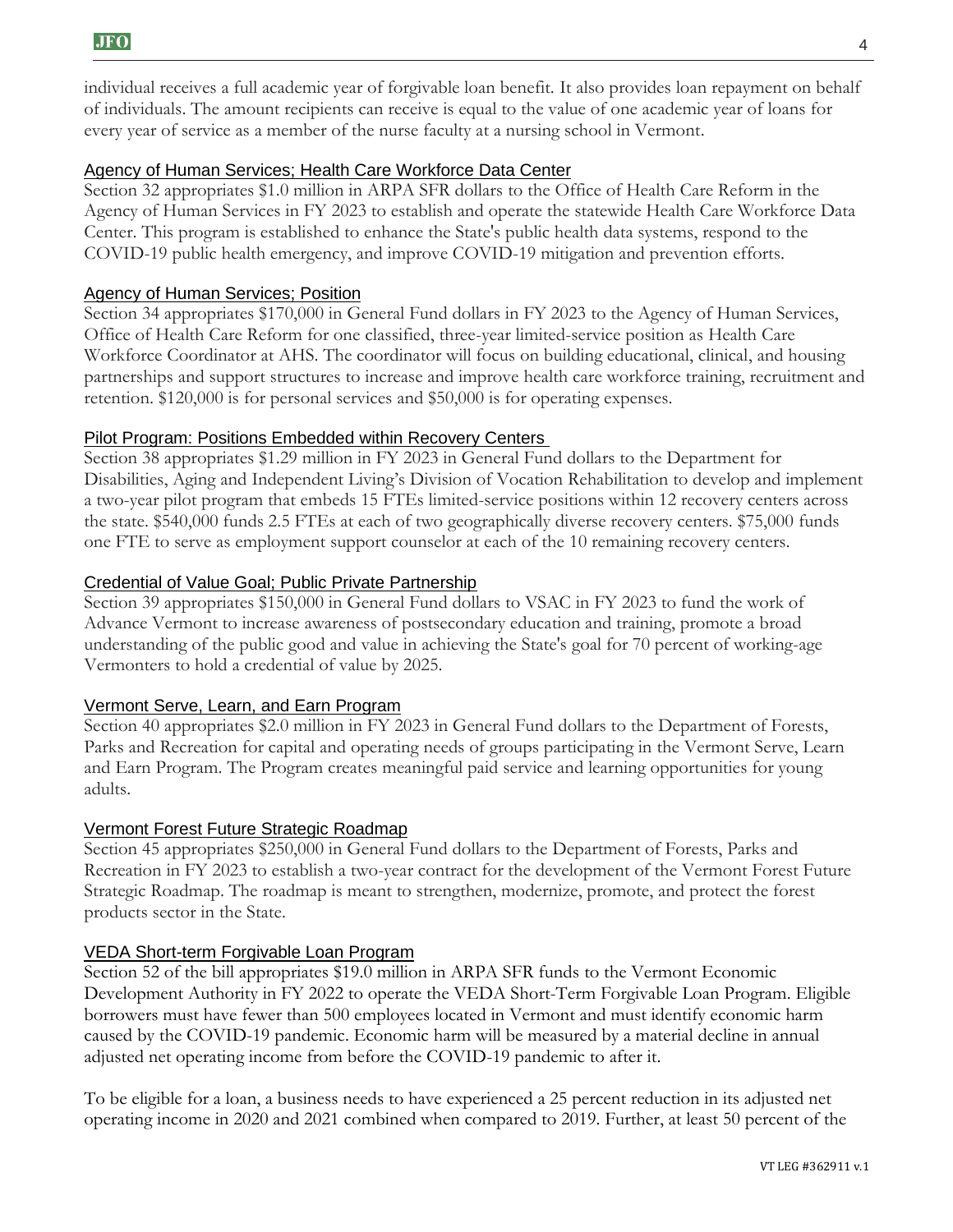reduction in net operating income must have occurred in 2021.

The Agency will consider previous State or federal assistance in connection with the pandemic, reasonable owner's compensation, noncash expenses, and other adjustments deemed appropriate. Loaned amounts will be used for eligible fixed or operating expenses, and the loan is not to exceed the lesser of \$200,000, six months of eligible cost, or the amount of cumulative decline in adjusted net operating income in 2020 and 2021. VEDA will consult with the Joint Fiscal Office to establish guidelines.

## Creative Economy Grants

Section 52 appropriates \$9.0 million in ARPA SFR in FY 2022 to the Vermont Arts Council to provide grants for monthly operating costs, including rent, mortgage, utilities, and insurance to creative economy businesses and nonprofits. The grants are meant to help these businesses recover from financial losses incurred due to the COVID-19 pandemic.

# Community Recovery and Revitalization Grant Program

Section 52 appropriates \$10.2 million in General Fund dollars in FY 2023 to the Agency of Commerce and Community Development for the Community Recovery and Revitalization Grant Program. As described in the bill, this program builds on and replaces the Capital Investment Grant Program created in Act 74 of 2021. The Agency will award grants to make investments to retain and expand existing businesses and nonprofit organizations, attract new businesses and nonprofit organizations, and support job creation. Projects in regions and communities that have experienced stagnant or declining grand lists will be given preference.

To be eligible for the program, applicants must be located within the state and can be for-profit, nonprofit, or municipal entities. The applicant must demonstrate that the project has community and regional support; that grant funding is needed to complete the project; that they are leveraging additional sources of funding from local, State or federal economic development programs; and an ability to manage the project. State and locally government operated businesses, businesses with 20 or more locations, and publicly traded companies are ineligible for grants. Grants cannot exceed the lesser of \$1.0 million or 20 percent of the total project cost.

The bill removes the net fiscal impact data model from the program established in Act 74 for the Capital Investment Program and instead requires that the Agency of Commerce and Community Development develop guidelines in coordination with the Joint Fiscal Office and reviewed by the Joint Fiscal Committee. The Agency may also designate one or more sectors for priority consideration in the application process including arts and culture, travel, lodging, tourism, agriculture, and childcare.

## Restaurants and Farmers Feeding the Hungry Program

Section 52 also appropriates \$1.8 million in General Fund dollars in FY 2023 to the Agency of Commerce and Community Development to grant to Southeastern Vermont Community Action for the Restaurants and Farmers Feeding the Hungry Program, known as Everyone Eats. The grant will provide State funds to match Federal Emergency Management Agency (FEMA) funds available for the program.

## COVID-19-Related Paid Leave Grant Program

Section 54a establishes the COVID-19-Related Paid Leave Grant Program in the Department of Financial Regulation. The Department will administer and award grants to employers to reimburse part of the cost of providing COVID-19-related paid leave provided to employees during calendar year 2022. Grants also may be used to reimburse employers for unpaid leave for COVID-19-related reasons.

\$16.5 million is appropriated from ARPA SFR funds to the Department of Financial Regulation in FY 2023; not more than seven percent of that appropriation may be used for expenses related to program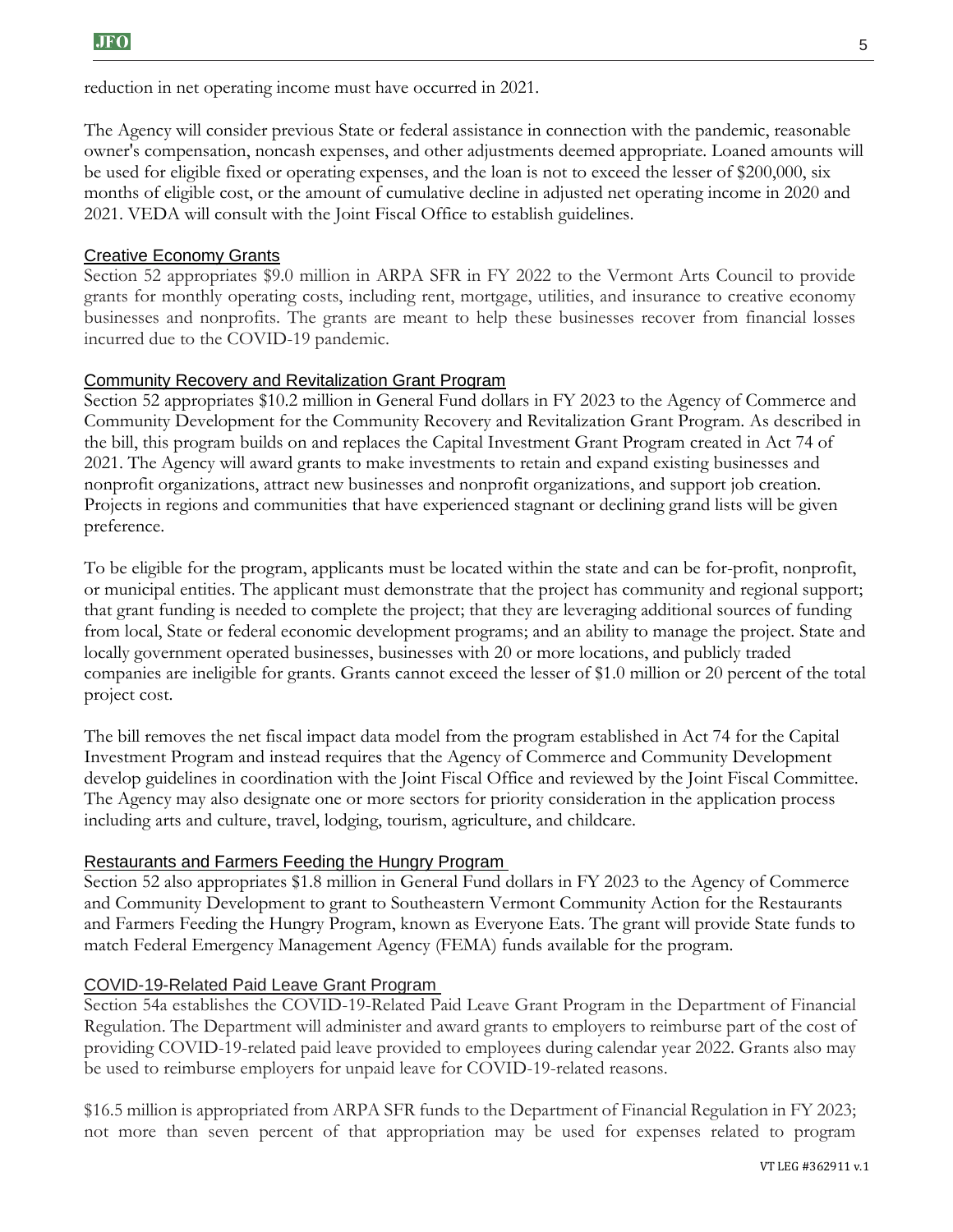administration and outreach. Reimbursement of COVID-19-related paid leave or unpaid leave is equal to 67 percent of the greater of minimum wage or the employee's regular hourly wage times the number of hours reimbursed. The number of hours reimbursed cannot exceed the lesser of 80 hours or two times the employee's average weekly hours. The maximum hourly reimbursement for an employee cannot exceed \$27.50.

## **Allocations**

Section 13 of the bill establishes a two-year pilot program through the Department of Labor in consultation with the Agency of Education to design and implement the Secondary Student Industry-Recognized Credential Pilot Program. The program will make funding available to eligible students to take an eligible adult career technical education course. Students will be able to apply for the funding through an application process if they are a Vermont resident attending a Vermont public school or independent secondary school that is eligible for public funding, they have completed grade 11 and have not received a high school diploma, and if their secondary school and regional CTE center determine that they are prepared to succeed in the course, meet the prerequisites for the course and have exhausted other sources of funding prior to submitting their application. The bill authorizes the Department of Labor to spend up to \$100,000 of the funds appropriated to it in the FY 2023 budget if funds are not made available through other sources.

#### **Tax Credits**

#### Downtown and Village Center Tax Credit Program

The bill appropriates \$2.7 million in General Fund dollars in FY 2023 to the Downtown and Village Center Tax Credit Program to be used in fiscal years 2023 and 2024 to increase the amount of tax credits that can be awarded to qualified projects. This means that over the course of two years an extra \$2.7 million can be awarded in the form of tax credits in the program and not that \$2.7 million extra can be awarded each year. The current amount of credits that can be awarded annually is \$3.0 million and is a tax expenditure that reduces revenues to the General Fund. The \$2.7 million appropriation will offset the corresponding increase in credits that can be awarded.

The bill also allows for \$2.0 million in credits to be awarded to qualified projects in Neighborhood Development Areas (NDA) over the course of fiscal years 2023 and 2024. That is \$2.0 million over the course of two years and not \$2.0 million per year.

#### **Future Obligations**

#### Unemployment Insurance Benefits

Section 55b increases the weekly unemployment benefit by \$25 beginning July 1, 2025 and continuing until \$100,000,000 in additional benefits have been paid out relative to the formula set out in 21 V.S.A. § 1338(e) on June 30, 2025.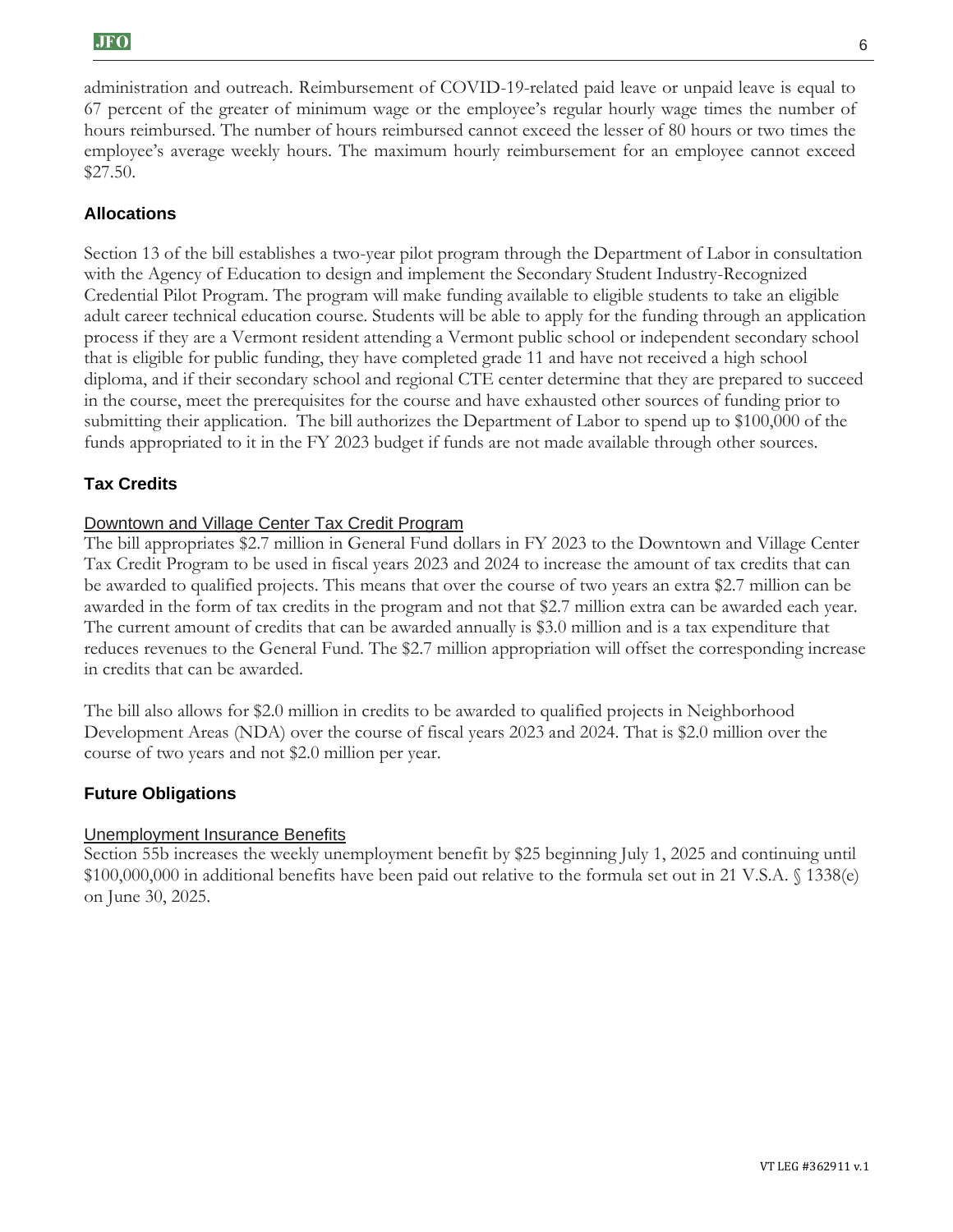# Appendix

| <b>Table 1: Overview of Appropriations</b> |                                                                                                                                                    |                                            |                       |                    |  |  |  |
|--------------------------------------------|----------------------------------------------------------------------------------------------------------------------------------------------------|--------------------------------------------|-----------------------|--------------------|--|--|--|
| <b>Section</b>                             | Program                                                                                                                                            | <b>New Appropriations</b><br><b>Amount</b> | <b>Current Source</b> | <b>Fiscal Year</b> |  |  |  |
| $\mathbf{1}$                               | Immediate Strategies and<br>Funding for Expanding the<br>Labor Force; Increasing the<br>Number of Participants and<br><b>Participation Rates</b>   | \$2,500,000                                | <b>General Fund</b>   | 2023               |  |  |  |
|                                            |                                                                                                                                                    | \$500,000                                  | <b>ARPA SFR</b>       | 2023               |  |  |  |
|                                            |                                                                                                                                                    | \$387,000                                  | <b>General Fund</b>   | 2023               |  |  |  |
| 4                                          | Investment in the Up-Skilling of<br>Private Sector Employers to<br>Support the Evolution of<br><b>Business and Organizational</b><br><b>Models</b> | \$250,000                                  | <b>General Fund</b>   | 2023               |  |  |  |
| 5                                          | Regional Workforce Expansion<br>System                                                                                                             | \$1,500,000                                | <b>General Fund</b>   | 2023               |  |  |  |
| 6                                          | Incarcerated Individuals<br>Workforce Development Pilot<br>Program                                                                                 | \$420,000                                  | <b>General Fund</b>   | 2023               |  |  |  |
|                                            |                                                                                                                                                    | \$300,000                                  | <b>General Fund</b>   | 2023               |  |  |  |
| 12                                         | Work-based Learning and<br><b>Training Program</b>                                                                                                 | \$1,500,000                                | <b>General Fund</b>   | 2023               |  |  |  |
| 14                                         | Vermont Trades Scholarship<br>Program                                                                                                              | \$3,000,000                                | <b>General Fund</b>   | 2023               |  |  |  |
| 15                                         | Vermont Trades Loan<br>Reimbursement Program                                                                                                       | \$500,000                                  | <b>General Fund</b>   | 2023               |  |  |  |
| 16                                         | <b>CTE Construction and</b><br><b>Rehabilitation Experiential</b><br>Learning Program; Revolving<br>Loan Fund                                      | \$15,000,000                               | <b>Education Fund</b> | 2023               |  |  |  |
| 20                                         | <b>Emergency Grants to Support</b><br><b>Nurse Educators</b>                                                                                       | \$3,000,000                                | <b>ARPA SFR</b>       | 2023               |  |  |  |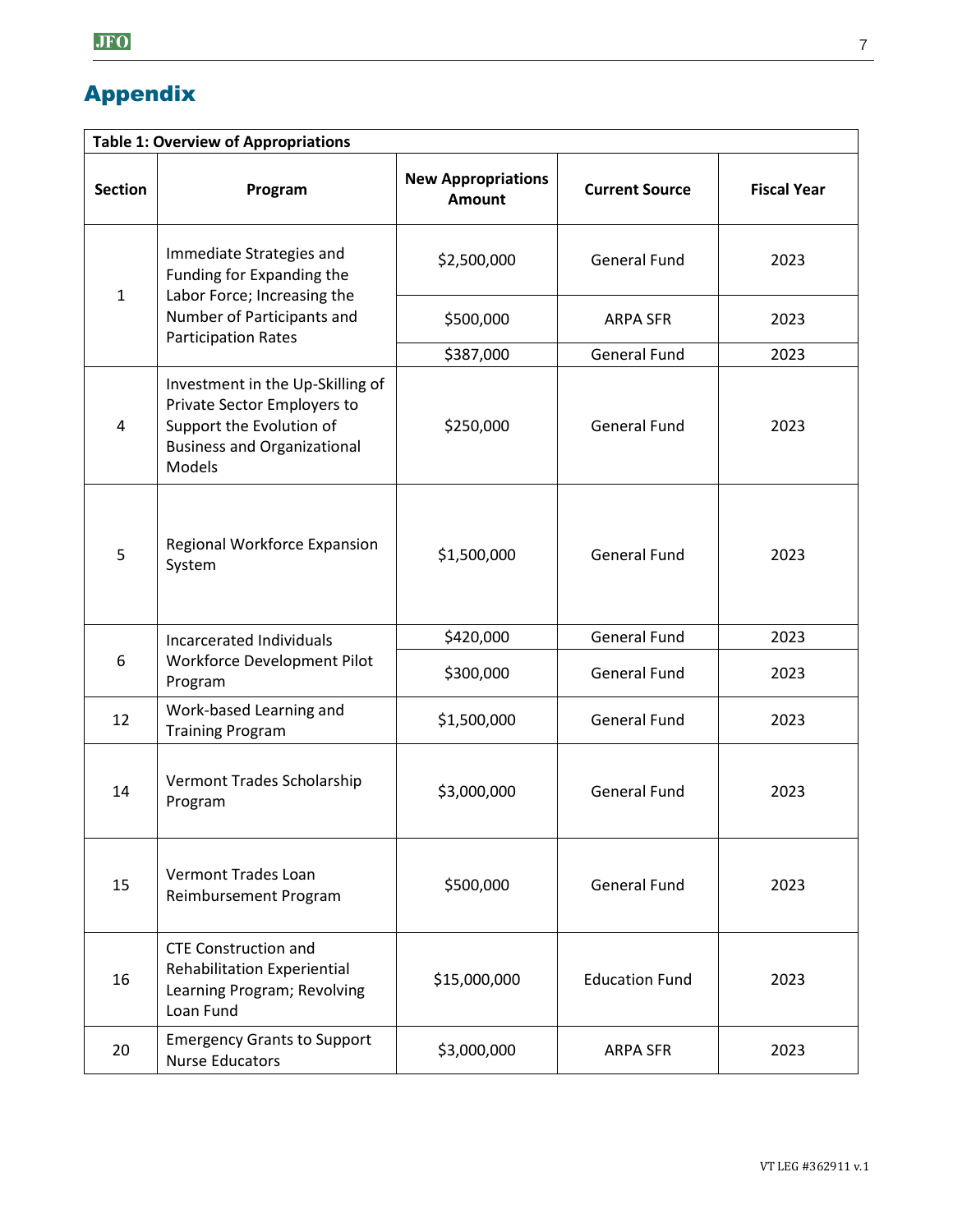| 21 | Nurse Preceptor Incentive<br>Grants; Hospitals; Working<br>Group; Report      | \$2,400,000  | <b>General Fund</b> | 2023 |
|----|-------------------------------------------------------------------------------|--------------|---------------------|------|
| 22 | <b>Health Care Employer Nursing</b><br>Pipeline and Apprenticeship<br>Program | \$3,000,000  | <b>ARPA SFR</b>     | 2023 |
| 25 | <b>Vermont Nursing Forgivable</b><br>Loan Incentive Program                   | \$100,000    | <b>General Fund</b> | 2023 |
| 27 | Vermont Nursing and Physician<br><b>Assistant Loan Repayment</b><br>Program   | \$2,000,000  | <b>General Fund</b> | 2023 |
| 29 | Nurse Faculty Forgivable Loan<br>and Loan Repayment Program                   | \$500,000    | <b>ARPA SFR</b>     | 2023 |
| 32 | Agency of Human Services;<br><b>Health Care Workforce Data</b><br>Center      | \$1,000,000  | <b>ARPA SFR</b>     | 2023 |
| 34 | Agency of Human Services;<br>Position; Appropriation                          | \$170,000    | <b>General Fund</b> | 2023 |
| 38 | <b>Pilot Program; Positions</b><br><b>Embedded Within Recovery</b><br>Centers | \$1,290,000  | <b>General Fund</b> | 2023 |
| 39 | Credential of Value Goal;<br>Public-Private Partnership                       | \$150,000    | <b>General Fund</b> | 2023 |
| 40 | Vermont Serve, Learn and Earn<br>Program                                      | \$2,000,000  | <b>General Fund</b> | 2023 |
| 45 | Vermont Forest Future<br>Strategic Roadmap                                    | \$250,000    | <b>General Fund</b> | 2023 |
| 52 | Capital Investment Program                                                    | \$10,200,000 | <b>General Fund</b> | 2023 |
| 52 | VEDA Short-Term Forgivable<br>Loans                                           | \$19,000,000 | <b>ARPA SFR</b>     | 2022 |
| 52 | <b>Creative Economy Grants</b>                                                | \$9,000,000  | <b>ARPA SFR</b>     | 2022 |